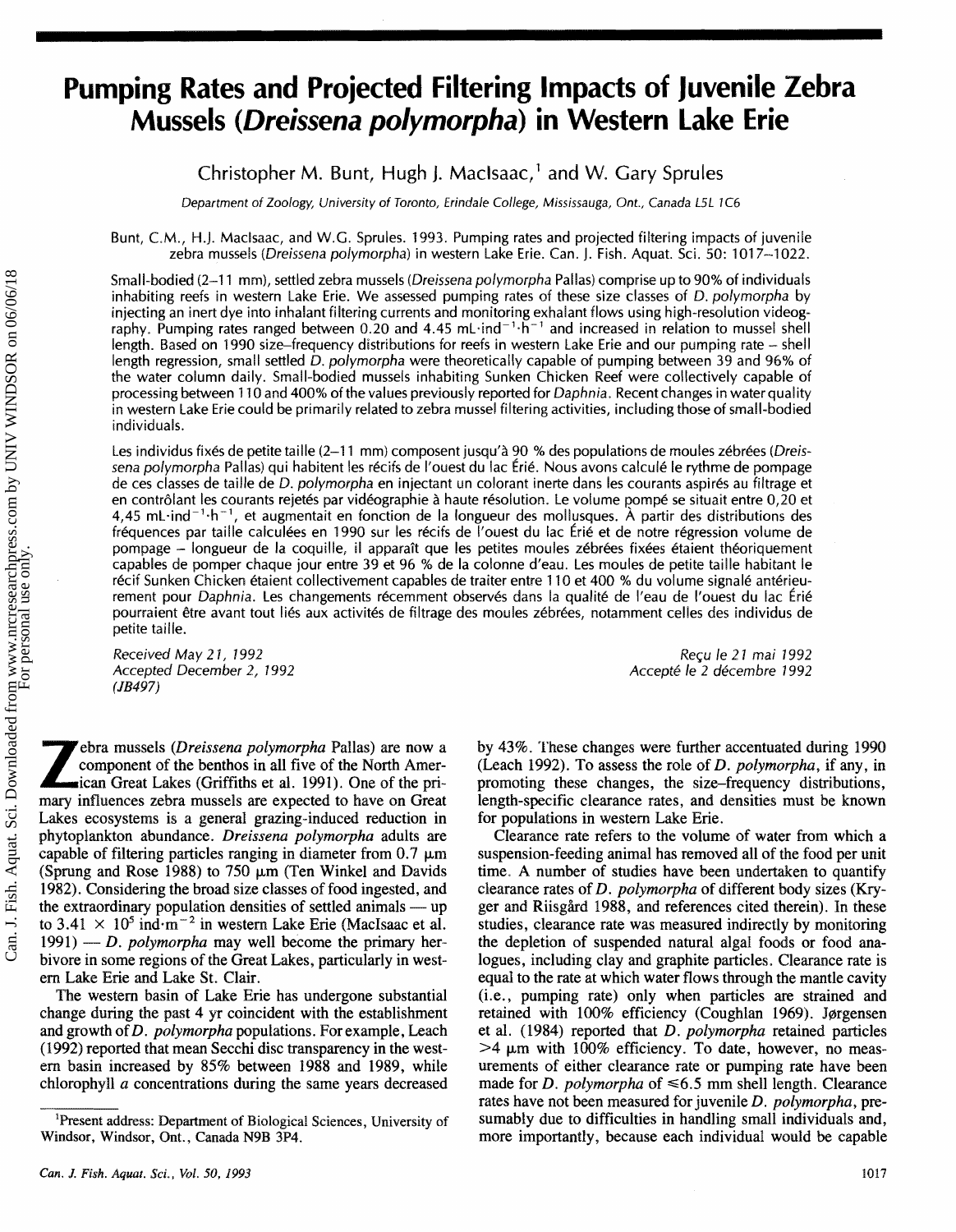

FIG. 1. Mean size-frequency distribution of D. polymorpha from eight **sites** on **the Sunken Chicken Island reef in the western basin of Lake**  Erie during October 1990. Population densities and size distributions **were estimated from the collection of representative rock samples from each site (modified from Leach 1992).** 

of depleting food resources only slightly. Knowledge of clearance and pumping rates is essential, however, to calculations of population filtering impact because a large percentage of some populations, including those in Lake St. Clair (Griffiths et al. 1991) and western Lake Erie (Fig. 1; Leach 1992), are composed of individuals of < 10 mm shell length. The purpose of this study is to directly measure the pumping rates of these abundant size classes of  $D$ . polymorpha (2-12 mm shell length) using a nontoxic dye and high-resolution videography. In addition, we estimate the filtering potential of small  $(<12$  mm) *D.* polymorpha inhabiting thee reefs in western Lake Erie.

#### **Methods and Materials**

Dreissena polymorpha were gathered near Wheatley, Ontario, in the west-central basin of Lake Erie in mid-June 1991. Animals were maintained in controlled environment chambers at 20°C in aerated aquaria containing glass-fibrefiltered (Whatman 934-AH; retention to 1.5  $\mu$ m) Erindale Pond water (Erindale College, University of Toronto, Mississauga, Ont.). Batch cultures of the unicellular, motile alga Cryptomonas sp.  $(7 \times 14 \mu m)$ , a preferred food for *D. polymorpha* (Ten Winkel and Davids 1982), were provided every 2 d at a concentration of approximately  $9 \times 10^3$  cells $\cdot$ mL<sup>-1</sup> (1.46  $\mu$ g dry wt $\cdot$ mL<sup>-1</sup>). Animals were exposed to a 15 h light : 9 h dark photoperiod, which approximated natural conditions at the time of collection. Animals were acclimated to these conditions for at least 10 d prior to experimentation.

Individual mussels, with shell lengths measuring **2-**  12.5 mm, that appeared to be healthy (i.e., siphons extended) were haphazardly selected during June and July 1991 for experimentation. Shell length was measured to the nearest  $0.01$  mm with a Fowler ultra-cal II digital caliper. A microcomputerbased caliper measurement system (Spmles et al. 1981) was used to measure the major and minor axes (to the nearest 0.001 cm) of the elliptical exhalant siphon aperture of a pumping individual in a small glass aquarium  $(5 \times 5 \times 5 \text{ cm})$ . The means of four measurements per axis per individual were used in the determination of pumping rate. In order for the siphon dimensions to remain relatively constant between this measurement process and the dye-injection process, it was necessary to maintain the constancy of the microenvironment around the mussels at all times. The siphon measurement process and the dye-measurement process were conducted in filtered Erindale Pond water at 20°C with a Cryptomonas sp. density of approximately  $5 \times 10^3$  cells $\cdot$ mL<sup>-1</sup> (0.81  $\mu$ g·mL<sup>-1</sup>) to simulate natural food conditions. This food density falls within the range found in western Lake Erie and is apparently below D. *polymorpha*'s incipient limiting concentration (i.e., the food level above which pumping rate declines (Walz 1978)). In addition, care was taken to ensure that shells were fully gaped and siphons fully extended before measurements were made. As such, all mussels were pumping at or near their maximum capacity (Jørgensen et al. 1988). The exhalant plume was made visible by injecting a small quantity of red, unflavoured food colouring (Club House Foods Inc.) near the aperture of the inhalant siphon of a pumping mussel using a borosilicate micropipette with a drawn out tip. On the rare occasion that a test animal responded to the dye, pumping ceased only for a few seconds and was most probably the result of hydromechanical disturbance associated with the micropipette tip. Coughlan and Ansell (1964) reported similarly insignificant responses to a nontoxic dye by their siphonate bivalves.

Exhalant flow velocity was determined by recording the field directly adjacent to the exhalant siphon of a pumping mussel with a high-resolution video system coupled with a time-date generator. This process was performed in a 7-L aquarium with the same food concentration (5  $\times$  10<sup>3</sup> cells $\cdot$ mL<sup>-1</sup>) and temperature (20°C) as the siphon measurement process. Mussels were allowed to acclimate for at least 5 min before recording began. At this time, a stopwatch on the time-date generator was started md dye was carefully introduced close enough to the inhalant siphon that it was drawn within the mantle cavity (Fig. 2A). This was best achieved by guiding the micropipette from above rather than from the side of the aquarium. Each trial lasted approximately *5* min, during which it was assumed that the exhalant aperture area remained constant as previously measured **(C.M. Bunt, personal observation)**. A valid plume was one with a clearly discernable leading edge and a linear and laminar flow path over the distance measured (Fig. 2B).

Following repeated dye injections, a reference scale was placed in the field of view of the camera at approximately the same angle as the exhalant plumes to correct for camera magnification and the angle of the exhalant plume travel. The velocity of the exhalant plume was measured over distances from 1.25 to 10 mm depending on animal size. Exhalant flow velocities were transcribed by making a distance, I, on the video screen and determining the time,  $t$  (to the nearest  $1/100$  s from the time-date generator), for the plume to traverse the distance. From five to nine travel times were averaged per individual for use in the pumping rate formula for animals of each size class.

Pumping rate (PR, millilitres per individual per hour) was calculated as

$$
PR = [(\pi \cdot a \cdot b)/4] \times (3600 \cdot l/t)
$$

where *a* and *b* are the mean minor and major axes, respectively, of the exhalant siphon (centimetres),  $l =$  length of exhalant plume travel (centimetres) and  $t =$  the time (seconds) required for the plume to travel distance **1.** Shell lengths, siphon areas, plume velocities, and computed pumping rates for individual mussels are available on request from the authors.

#### **Results and Discussion**

Shell length represents an easily measured variable that is correlated with less readily quantifiable aspects of D. polymorpha morphology and feeding biology. For example,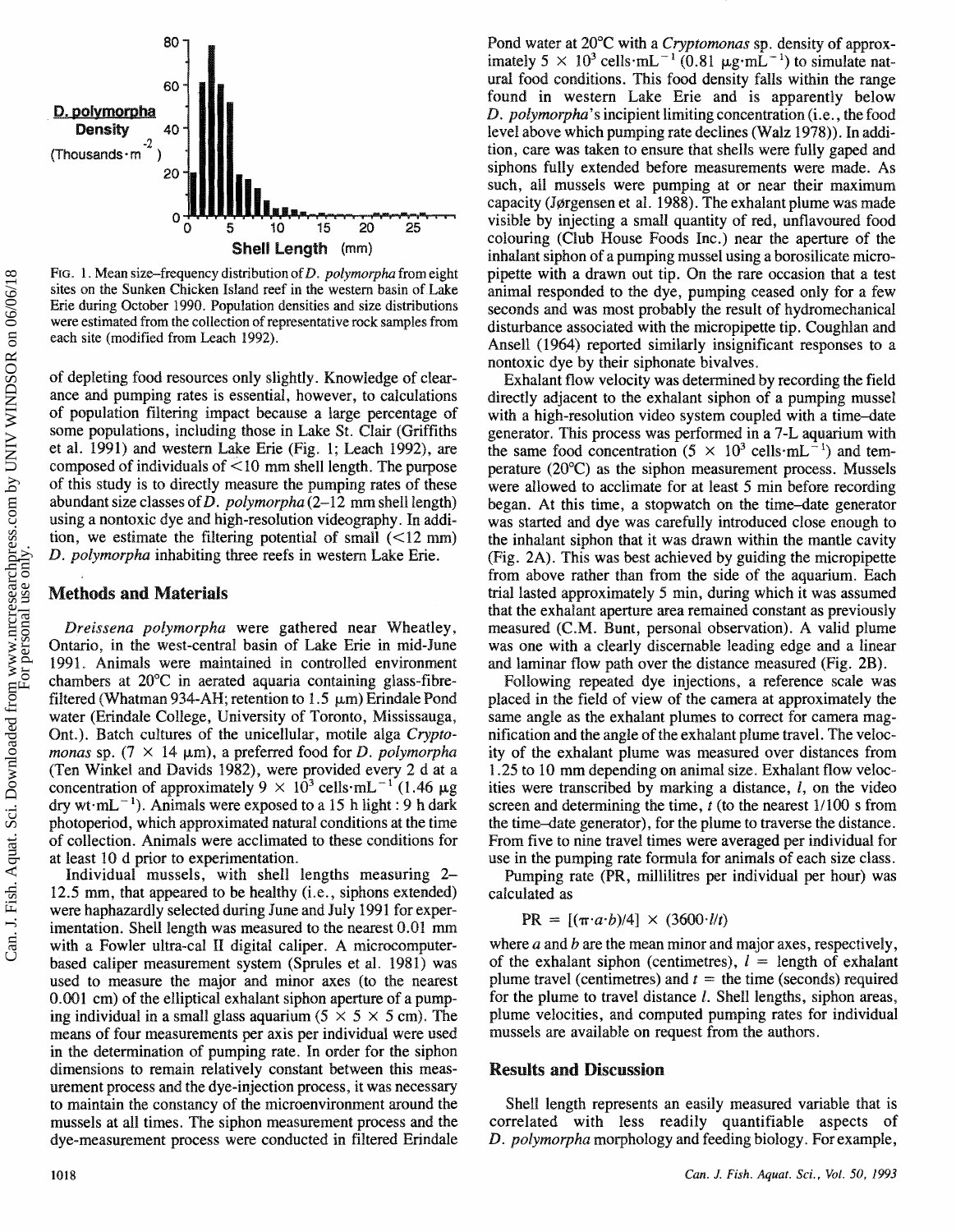

FIG. 2. **(A)** Dye inhalation into the mantle cavity of a zebra mussel and (B) the subsequent linear and laminar exhalation of the dye. Note the distinct leading edge of the exhalant plume.  $Bar = 5$  mm.



length (Pearson's correlation,  $r = 0.57$ ,  $p < 0.0001$ ,  $n = 65$ ). mussels (2-11 mm) pumping dye (Pearson's correlation,  $r = 0.71$ ,

both exhalant siphon surface area (Pearson's correlation,  $r = 0.57$ ,  $p < 0.0001$ ,  $n = 65$ ; Fig. 3) and exhalant plume velocity (Pearson's correlation,  $r = 0.71$ ,  $p < 0.0001$ ,  $n = 65$ ; Fig. 4) were positively correlated with mussel shell length. These findings were not surprising, as MacIsaac et al. (1991) reported that exterior inhalant siphon diameter and shell length were positively correlated in D. *polymorpha*. Moreover, the amount of water processed by siphonate bivalves (e.g., *Corbicula, Dreissena*) can increase with mussel shell length



FIG. 3. Exhalant siphon aperture surface area as a function of shell **FIG.** 4. Exhalant plume velocity determined **from video** footage of  $p < 0.0001$ ,  $n = 65$ ).

(Morton 1971; Leff et al. 1990; Reeders and Bij de Vaate 1990) (Fig. 5) only if exhalant siphon cross-sectional area and/or plume velocity increase concomitantly. Jørgensen et al. (1988) observed that the pumping rate of *Mytiius eduiis* was positively correlated with siphon area and was maximal when valves were fully gaped and siphons fully extended.

Pumping rate, determined as the product of exhalant siphon surface area and exhalant plume velocity, was also related to **D.** *polymorpha* shell length (Fig. *5).* The mechanistic basis for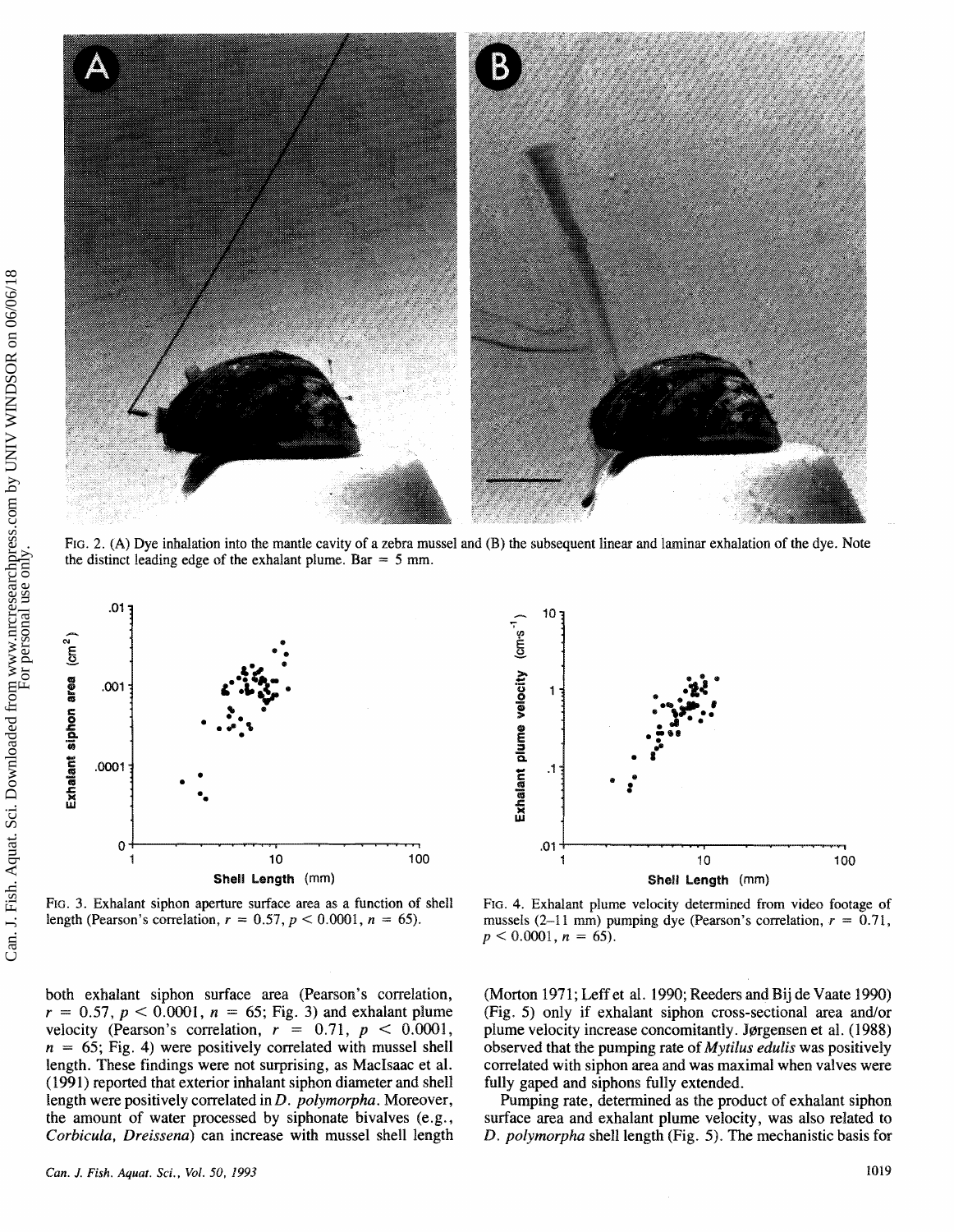

FIG. 5. Relationship between pumping rate and shell length of **0.** *poiygtmorpha* **(2-1** 1 m **shell length) as determined by the dye pumping process. The nonlinear least squares regression line is shown**   $\lambda$  **(ANOVA, regression coefficient = 1.82,**  $p < 0.0005$ **,**  $n = 65$ **).**  $PR =$  pumping rate,  $SL =$  shell length, and  $C.D. =$  coefficient of **determination.** 

this nonlinear relationship is not clear, although Bayne et al. (1976) suggested that it may result from an underlying association between gill area or gill ostia area md animal dry weight.

Our study is the first to assess pumping rate capabilities of Lake Erie  $D.$  polymorpha  $\leq 7$  mm. Animals between 2 and 7 mm may process up to 0.2 and 2.0 mL $\cdot$ ind $\cdot$ h<sup>-1</sup>, respectively (Pig. 5). These values are at least an order of magnitude lower than those of large  $(>20 \text{ mm})$  *D. polymorpha* (Kryger and Riisgård 1988) (see Fig. 6) but are equal to or greater than individual clearance ( = filtering) rates of *Daphnia galeata mendotae* and *D. retrocurva* (0.03-0.47 mL·ind<sup>-1</sup>·h<sup>-1</sup> for animals  $0.49-1.54$  mm in body length), the primary suspension-feeding zooplankters in western Lake Erie (Wu and Culver 1991).

If *D. polymorpha* are 100% efficient at clearing particles  $>4$  µm from suspension, as suggested by Jørgensen et al. (1984), then clearance rate should equal pumping rate. We superimposed our pumping rates on Kryger and Riisgård's (1988) compilation of clearance rate data; similarities and differences exist between the various studies (Fig. 6). For example, our measured and extrapolated pumping rates for individuals between 10 and 12.5 mm shell length are between hose of large mussels as measured by Micheev (1966) and Morton (1971) but are considerably lower than those measured by Kondratev (1963), Alimov (1969), and Kryger and Riisgård (1988) for **D.** *pslyrnorpha* sf comparable size (Fig. 6).

Variation in reported clearance rates (Fig. 6) is extensive and possibly the result of a number of factors including temperature (Hinz and Scheil 1972; Jgrgensen et al. 1988; Reeders and Bij de Vaate 1990), food type md concentration (Ten Winkel and Davids 1982; Sprung and Rose 1988; Reeders et al. 1989, Reeders and Bij de Vaate 1990), and perhaps experimental method (see review, Kryger and Riisgård 1988). For example, Kryger and Riisgård (1988) speculated that studies conducted with suspensions of graphite particles may have underestimated filtration rate by virtue of the high particle densities used, inefficient retention of particles, or particle unpalatability.

Disturbance associated with handling of mussels prior to experimentation can also affect resultant filtration rates. Reeders et al. (1989) reported that clearance rates continued to



FIG. 6. Regression relationships between adult *D. polymorpha* clearance rate (solid lines) (see Kryger and Riisgård 1988), juvenile *D. polymorpha* **pumping rate (broken line; Fig. 5), and shell length. Modified from Kryger and Riisghd** (1988). K = **original Kryger and Riisgård** (1988) **data, A = Alimov** (1969),  $B =$  **Kondratev** (1963), **V** = **Micheev (1966), S** = **Staficzykowska (1976) with SE bars, and**   $M = M$ orton (1971).

increase for at least 24 h after disturbance. This finding contradicts our observation of a rapid response by disturbed mussels. In most instances, experimental animals appeared to fully open valves and extend siphons within minutes (approximately  $<$ 2-5 min) of disturbance. Coughlan and Ansell (1964) stated that fully extended siphons provide a good indication of pumping characteristics of undisturbed animals. Disturbance (e.g., intensity of culture aeration) during the acclimation period prior to experimentation could influence animal sensitivity during subsequent handling and testing, but its effect has not been addressed. Furthemore, it remains to be determined whether each of the above-mentioned factors, explored with adult **D.** *pslymorgha,* applies to juvenile individuals as well.

#### Potential Juvenile Mussel Filtering Impact

By combining mean size-frequency distribution data from three reefs in Lake Erie's western basin with the allometric equation for pumping rates (PR =  $0.057 \cdot SL^{1.82}$ ), it is possible to estimate the potential effect that the previously unstudied juvenile mussels have on phytoplankton abundance and, indirectly, on water clarity. Based on observed 1990 densities, D. *polymorpha* with shell lengths between 2 and 11 mm were capable of processing a water column equivalent to the mean depth (approximately 7 **rn)** of western Lake **Erie** between 0.39 and  $0.96$  times daily (Table 1). The filtering impact of juvenile and adult D. *polymorpha* should be maximized in western Lake Erie because of the basin's unique morphometry. For example, benthic suspension-feeders probably have access to phytoplankton stocks throughout most of the water column at most times during spring, summer, and fall because the basin rarely stratifies, and stratification only persists for brief intervals when it does occur (Schertzer et al. 1987). The short residence time and shallow mean depth would further serve to minimize the localization of *D. polymorpha* induced phytoplankton depletion to benthic waters. The recent decline in chlorophyll a concentration and increase in water clarity (Leach 1992) are consistent with our predictions. While adult mussels probably play a greater role in these changes (MacIsaac et al. 1992), the potential filtering rate of juvenile mussels is considerable and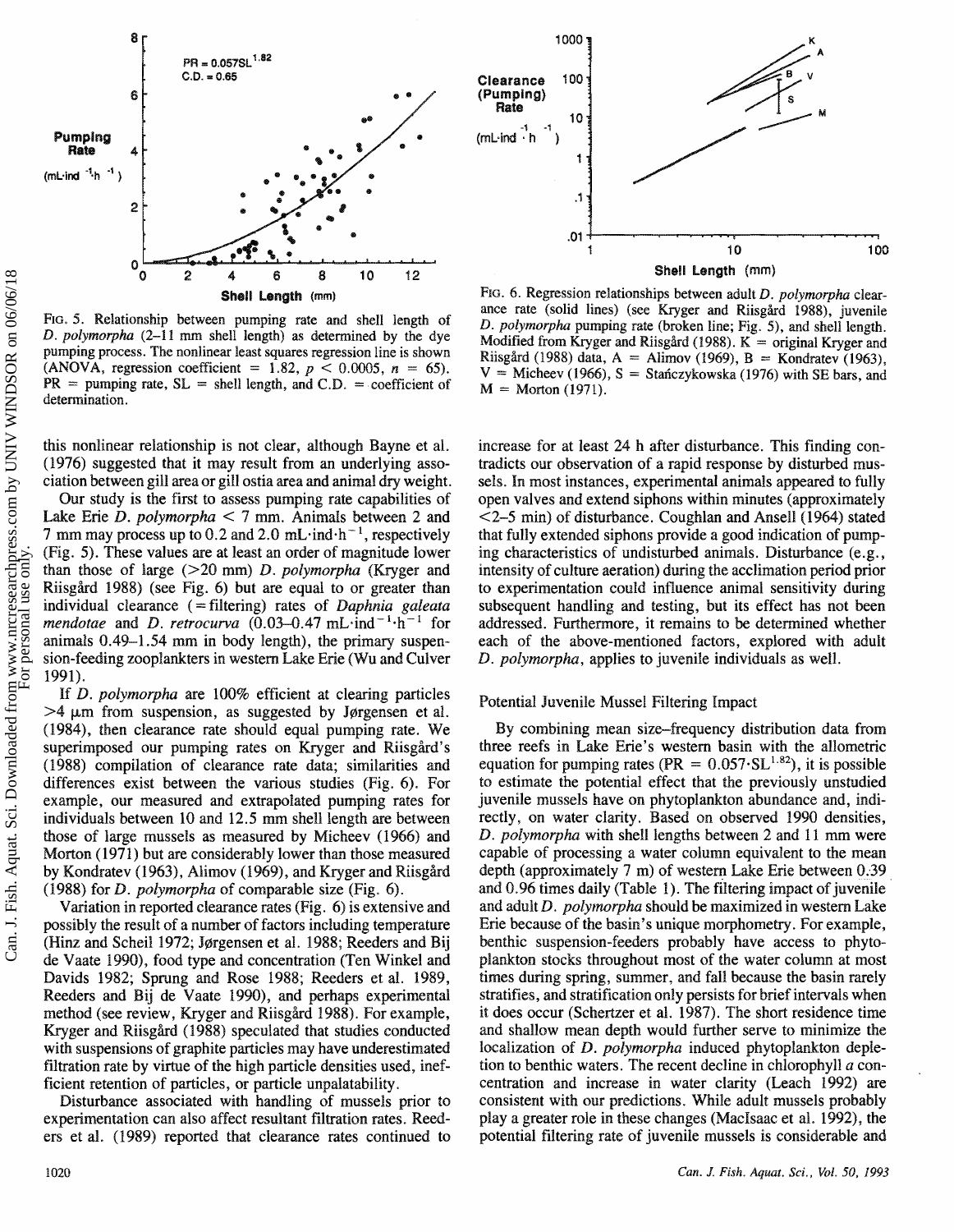**TABLE** 1. Mean density of juvenile%). *polymsrpha* **(2-1** 1 mm) on three reefs in the western basin of Lake Erie (October 22, 1990) and the potential number of times the entire water column ( $\bar{z} = 7$  m) can be pumped daily (i.e., turnover rate) according to PR =  $0.057 \text{·} \text{SL}^{1.82}$ , where PR = pumping rate  $(mL \cdot ind^{-1} \cdot h^{-1})$  and SL = shell length (mm). Mean **D.** *pslymorpha* densities in each I-mm size class were multiplied by size-specific pumping rates and then summed to yield total potential impact.

| Reef               | <b>Sites</b><br>sampled<br>(n) | Mean<br>D. polymorpha<br>density<br>$(ind·m-2)$ | Water column<br>turnover rate<br>$(d^{-1})$ |
|--------------------|--------------------------------|-------------------------------------------------|---------------------------------------------|
| Sunken Chicken Is. | ሽ                              | 310 700                                         | 0.96                                        |
| Chickenolee Is.    | 8                              | 102 550                                         | 0.39                                        |
| Hen Is.            | ų                              | 226 375                                         | 0.82                                        |

should not be ignored. These findings are in contrast with those of Wu and Culver (1991) who concluded that *Daphnia* has a greater effect on water clarity and edible algd concentration than *Dreissena*. Our maximum population filtering rate of 0.96·d<sup>-1</sup> for juvenile *D. polymorpha* inhabiting Sunken Chicken Island Reef (Table 1) is  $1.1-4.0$  times the maximum 1989 offshore  $(0.855 \cdot d^{-1})$  and nearshore  $(0.24 \cdot d^{-1})$  rates, respectively, of *Daphnia* (fig 4a and 4b in Wu and Culver 1991). The effects of *Daphnia* grazing are also likely to be far more transient than those of juvenile **D.** *polymorpha* because of the ephemeral nature of *Daphnia* populations in Lake Erie **(Wu** and Culver 1991). On the other hand, *Daphnia* residing in the plankton clearly have the potential to influence surface waters whereas the impact of settled *Dreissena* depends on the extent of water column mixing and whether all animals in a colony have full access to the water column.

Other authors have also documented strong filtering impacts of benthic D. *polymorpha* populations. For example, Stanczykowska et al. (1976) reported that littoral populations of D. *polymorpha* at densities of 300 ind $\cdot$ m<sup>-2</sup> were able to filter the epilimnion of Mikolajskie Lake in Poland twice annually. Moreover, *D. polymorpha* populations in Lakes Stregiel and Taltowisko, Poland, were capable of filtering epilimnetic waters in approximately 5 and 22 d, respectively (Stanczykowska 1968). Hebert et al. (1991) estimated that *D. polymorpha* could filter the entire water column of Lake St. Clair twice daily if densities averaged 6000 animals $\cdot$ m<sup>-2</sup>. Reeders et al. (1989) reported that zebra mussel populations orders of magnitude smaller than those in western Lake Erie were able to filter the water columns of two lakes in The Netherlands in 11 and 18 d. Indeed, rather than being perceived as nuisance organisms, zebra mussels are employed in The Netherlands in programs designed to restore water quality in eutrophic lakes (Reeders and Bij de Vaate 1990). Perhaps the closest analog to **D.** *polymorph* filtering capacities in Lake Erie comes from *Mytilets* populations in a Danish fjord; Jgrgensen (1988) suggested that these mollusc aggregations were capable of filtering the water column 10 times per day. However, because thermal and salinity stratification precluded thorough water column mixing, these mussels were probably limited to refiltering benthic waters many times per day.

We conclude that juvenile **D.** *pokymorphsa* have a great potential to filter phytoplankton from, and increase the transparency of, the water column of western Lake Erie. This potential results from the enormous mussel densities in western Lake Erie and from the modest per capita pumping rates of individuals between 2 and 11 mm.

## **Acknowledgements**

This study was supported financially by a postdoctoral fellowship (H.J **.M.)** and operating grant (W .G. S .) from the Natural Sciences and Engineering Research Council of Canada, by a Renewable Resources grant from the Ontario Ministry of Natural Resources (to W.G.S. and **M. J** .M.), and by the Great Lakes University Research Fund from Environment Canada. We are grateful to Philip van Wassenaer and Stephanie Phan for technical assistance, Tom McDougal and Dave Johnson for field assistance, Dr. Nick Collins for the use of his video equipment, Dr. Joe Leach for *D. polymorpha* size-frequency data, and **Dmen** Browning for his photography expertise. Dr. David Culver made some helpful comments on the manuscript, and Dr. Joe Leach saved us the embarrassment of publishing results derived from emoneous computations.

### **References**

- ALIMOV, A.E. 1969. Nekotorye obscie zakonomernosti processa filtracii u dvustvorcatych molljuskov. Zh. Obshch. Biol. 30: 621-631.
- BAYNE, B.L., R.J. THOMPSON, AND J. WIDDOWS. 1976. Physiology: I, p. 135. **In B.L.** Bayne [ed.] Marine mussels: their ecology and physiology. Cmbridge University Press, Cambridge, England.
- COUGHLAN, J. 1969. The estimation of filtering rate from the clearance of suspensions. Mar. Biol. 2: 356-358.
- COUGHLAN, J. , AND A.D. ANSELL. 1964. A direct method for determining the pumping rate of siphonate bivalves. J. Perm. Cons. Int. Explor. Mer 29:  $205 - 213$ .
- GRIFFITHS, R.W., D.W. SCHLOESSER, J.H. LEACH, AND W.P. KOVALAK. 1991. Distribution and dispersal of the zebra mussel (Dreissena polymorpha) in the Great Lakes region. Can. J. Fish. Aquat. Sci. 48: 1381-1388.
- HEBERT, P.D.N., @.@. WILSON, M.H. MURDOCH, AND **W.** LAZAR. 1991. Demography and ecological impacts of the invading mollusc Dreissena polymorpha. Can. J. Zool. 69: 405-409.
- HINZ, W., AND H.G. SCHEIL. 1972. Zur Filtrationsleistung von Dreissena, Spaerium und Pisidium. Oecologia (Berl.) 11: 45-54.
- JØRGENSEN, C.B. 1980. Seasonal oxygen depletion in the bottom waters of a Banish fjisrd and its effects on the benthic community. Oikos 34: 68-76.
- Jørgensen, C.B., T. Kiorboe, F. Mohlenberg, and H.U. Riisgård. 1984. Ciliary **md** mucus net filter feeding, with special reference to fluid mechanical characteristics. **Mar.** Ecol. Prog. Ser. 15: 283-292.
- JØRGENSEN, C.B., P.S. LARSEN, F. MOHLENBERG, AND H.U. RIISGÅRD. 1988. The mussel pump: properties and modelling. Mar. Ecol. Prog. Ser. 45: 205-2 16.
- KONDRATEV, **G.P.** 1963. O nekotorye osobennostjak filtracii u presnovdnyh molljuskov. Nauchn. Dokl. Vyssh. Shk. Biol. Nauki 1: 13-16.
- KRYGER, J., AND H.U. RIISGÅRD. 1988. Filtration rate capacities in 6 species of European freshwater bivalves. Oecologia 77: 34-38.
- LEACH, H.J. 1992. Impacts of the zebra mussel, Dreissena polymorpha, on water quality and spawning reefs in western Lake Erie. In **T.** Ndepa and D. Schloesser **[eel.]** Zebra mussels: biology, impacts and control. Lewis Publishers, Chelsea, MI.
- LEFF, L.G., J.L. BURCH, AND J.V. MCARTHUR. Spatial distribution, seston removal, and potential competitive interactions of the bivalves Corbicula fluminea and Elliptio complanata, in a coastal stream. Freshwater Biol.  $24.409 - 416$
- MACISAAC, H.J., W.G. SPRULES, **O.E.** JOHANNSSON, AND **J.M.** LEACH. 1992. Filtering impacts of larval and sessile zebra mussel (Dreissena polymorpha) in western *Lake* Erie. Oecologia.
- MACISAAC, H.J., W.G. SPRULES, AND J.H. LEACH. 1991. Ingestion of smallbodied zooplankton by zebra mussels (Dreissena polymorpha): can cannibalism on larvae influence population dynamics? Can. J. Fish. Aquat. Sci. 48: 2051-2060.
- MICHEEV, V.P. 1966. O skorosti fil tracii vody Drejssenoj. Tr. Inst. Biol. Vodokhran Akad. Nauk SSSR 12: 134-138.
- MORTON, B. 1971. Studies on the biology of Dreissena polymorpha Pall. v. Some aspects of filter-feeding and the effect of microorganisms upon the rate of filtration. Proc. Malacol. Soc. Lond. 39: 289-301.
- REEDERS, H.H., AND A. BIJ DE VAATE. 1990. Zebra mussels (Dreissena polymorpha): a new perspective for water quality management. Hydrobiologia 200/201: 437-450.
- REEDERS, H.H., A. BU DE VAATE, AND F.J. SLIM. 1989. The filtration rate of Dreissena polymorpha (Bivalvia) in three Dutch lakes with reference to biological water quality management. Freshwater Biol. 22: 133-141.